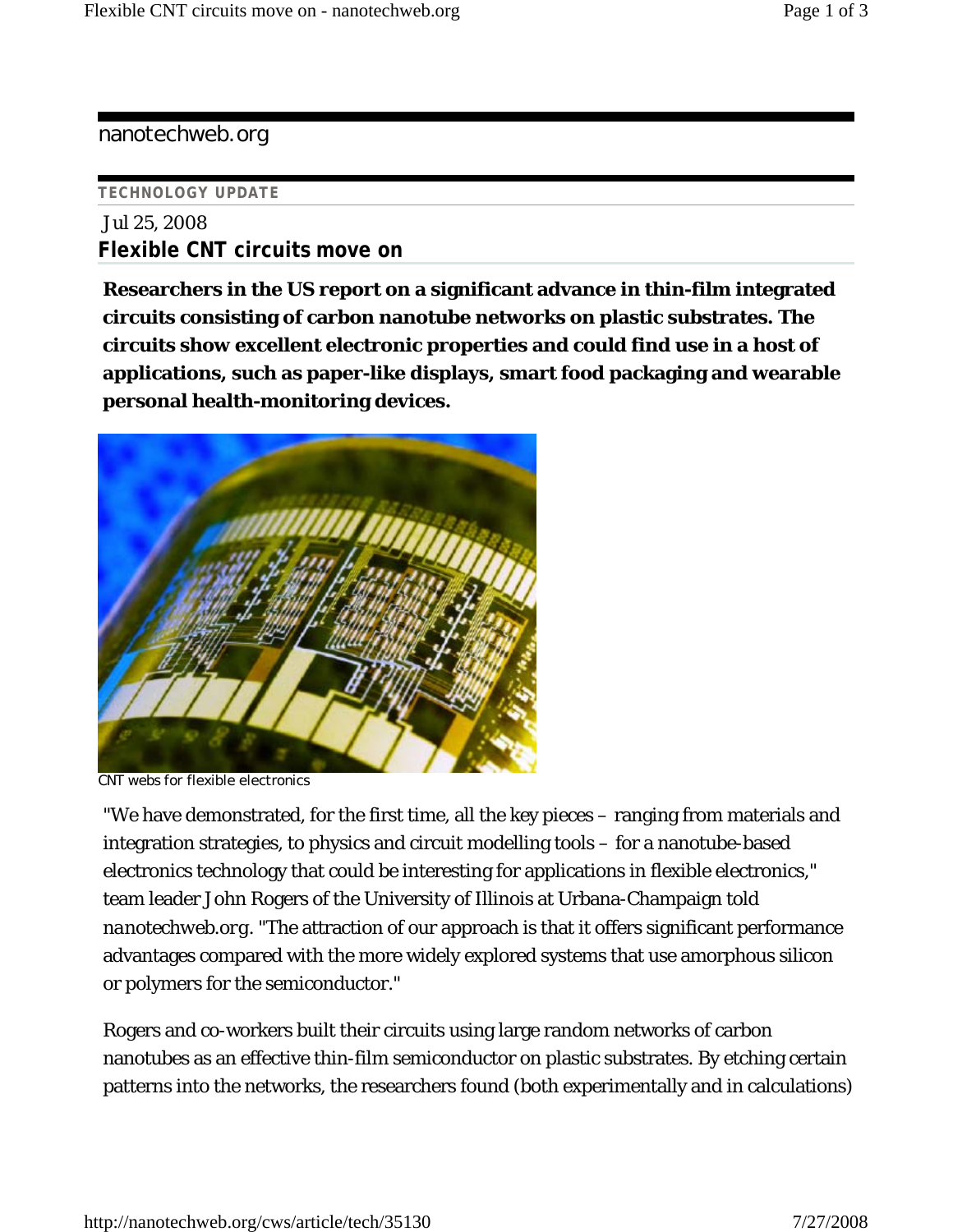that it was possible to control the device in a way that allows good, reproducible properties. These devices can then be integrated into circuits using layer-by-layer processing similar to that already routinely used in thin-film electronics.

## **Good device-to-device repeatability**

"A key point here is that each transistor device uses tens of thousands of nanotubes," explained Rogers. "In this way, device-to-device repeatability can be good, even with little control over the electronic properties, spatial positions or orientation of any individual tube."

The small to medium-scale circuits consist of up to nearly 100 transistors and the properties of the individual devices are much better than similar, previously made structures based on amorphous silicon, polymer or small molecule organic semiconductors. For example, the circuits have mobilities as high as  $80 \text{ cm}^2\text{V}^{-1}$ , subthreshold slopes as low as  $140 \text{ mV}\text{dec}^{-1}$  and operating voltages less than 5 V. Moreover, they have on/off ratios as high as  $10^5$  and switching speeds in the kilohertz range – even for coarse, 100µm device geometries. They also have good mechanical flexibility and can easily be produced.



Possible applications in flexible electronics include paper-like displays, smart food packaging, personal or structural health monitors and radiofrequency identification tags, says Rogers. "The improved performance enabled by the structured nanotube networks facilitates these applications and will also allow new ones that were previously difficult or impossible to achieve because of performance constraints," he added. One new application example might be in emissive, organic light emitting diodes, where the demands on the active matrix driver circuits are significant.